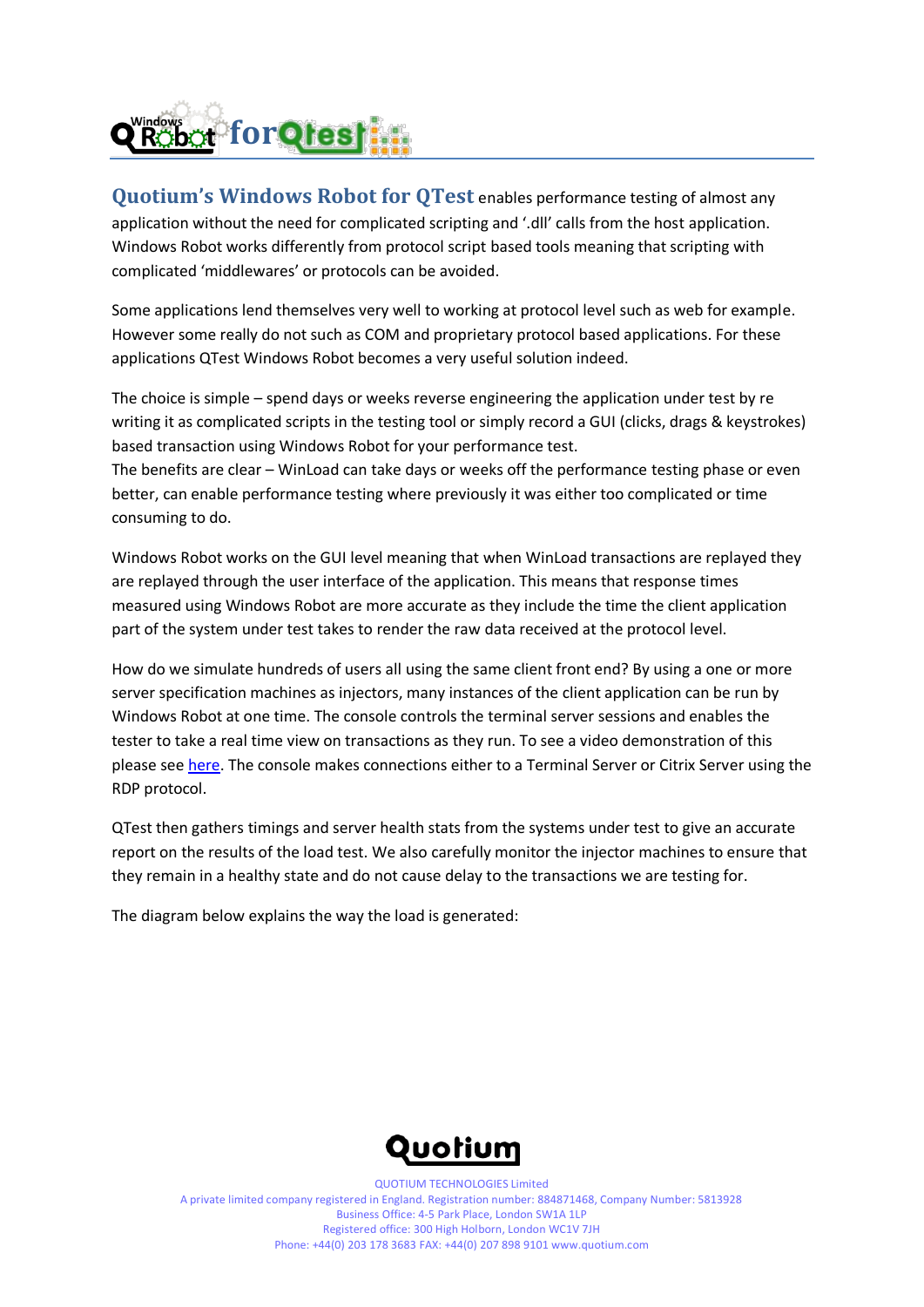



In the diagram you can see at the left Windows Robot generating load by making many Remote Desktop connections to a Remote Desktop or Citrix server where the target application is installed (middle box). On the server there is also a small agent (Windows Robot) installed. This agent directly manipulates the target application based on the instructions that it receives from Quotium Center which is in turn instructed by the scripts that are running. As a result load is generated against the back end of the system which may be either a data base or a multi-tier system.

In an alternate configuration shown as below, the model uses a Terminal Server purely as an injector machine. That machine then manipulates a Citrix (or any type of) client directly through the GUI. There are two reasons that this configuration might be chosen:

- 1. The Citrix server (or whatever type of technology you are using) is not subjected to the small amount of load that the Windows Robot creates through its execution.
- 2. It is important to know about the performance of the Citrix (or whatever technologies) protocol over the network.

This approach does add a layer of complexity and is only necessary if points 1 and 2 above are absolutely necessary. Often the only requirements are to understand how well the target application itself scales, this is because the scaling of Citrix and other server types is well understood. However the target application itself is often bespoke and little is known about its performance levels so there are questions about how well it will scale with users, transaction rates and populated databases.

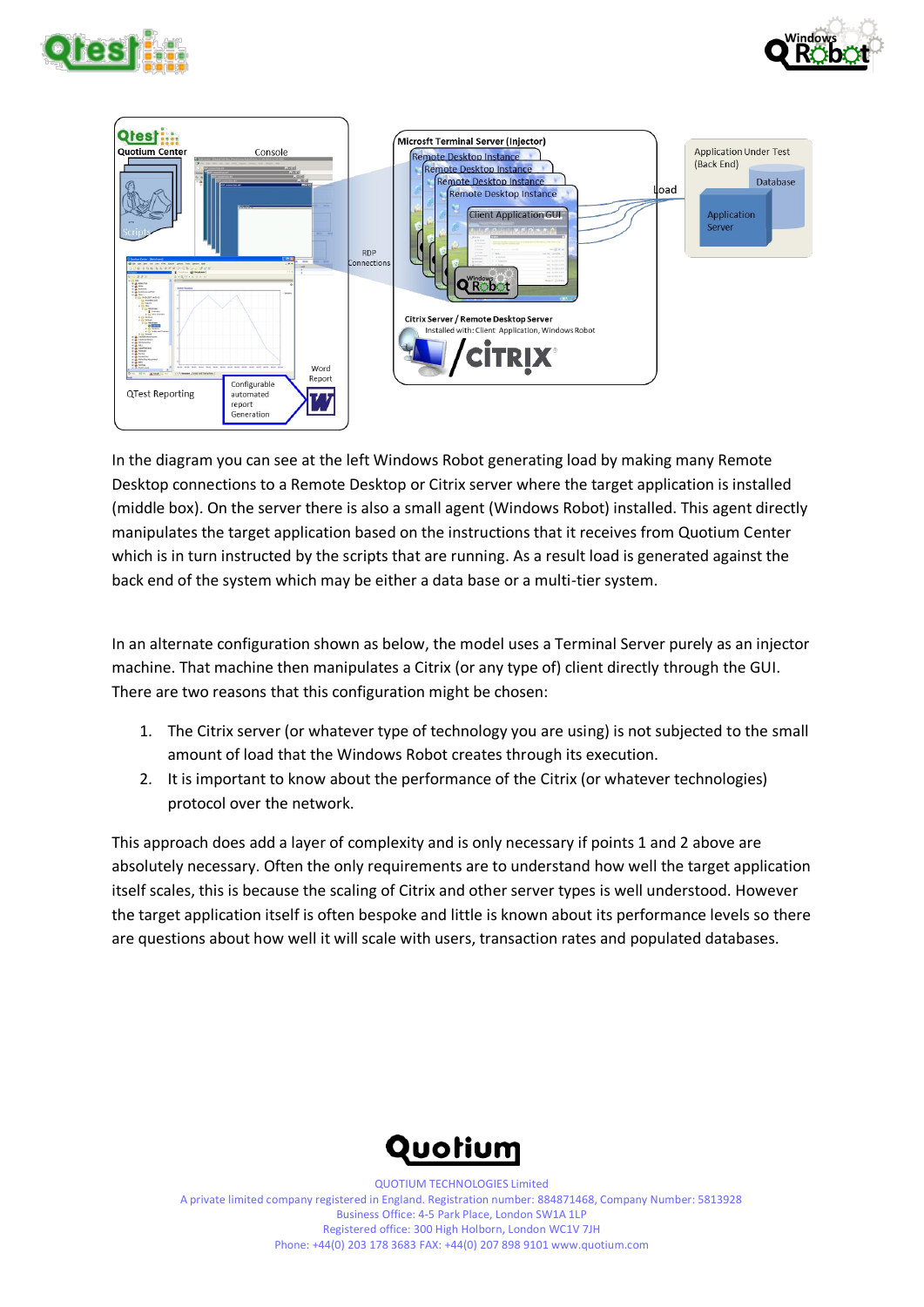## tes





## **User Jouneys**

User journeys or scripts are generated in the same interface as standard QTest Web scripts. WinLoad transactions are recorded by hitting the record button. QTest then makes a connection to the target

server where Windows Robot captures mouse movements, mouse clicks, key strokes and extra control information that is easily entered using the pre-set keys.

When replayed the transaction is synchronised using bitmap, windows changes or text captures made during the record process, this means that the transaction will wait until it sees something on the screen that it saw during capture making for robust

| <b>Windows Robot Recorder</b><br>Last Applications:                                  |                                                                                     |                           |                           |
|--------------------------------------------------------------------------------------|-------------------------------------------------------------------------------------|---------------------------|---------------------------|
| C:\Windows\System32\notepad.exe<br><b>Checkpoint</b><br>Checkpoint Type:<br>Comment: | Comment<br>Message<br>Image Finder<br>Text Finder<br>Mouse Pointer<br>Window Change |                           | ⊠<br>$\blacktriangledown$ |
| 'Add Checkpoint' key:   Pause<br>Snapshot key: Print Screen                          | $\overline{\phantom{0}}$                                                            | Capture mouse move events |                           |
| Browse                                                                               | Record                                                                              | Done                      | Close                     |

playback. This is essential because when replayed, especially while under load, the application cannot be guaranteed to give the same response times. Therefore, without these synchronisation points automation like this may be trying to click on a button that has not appeared yet. The Robot also synchronises automatically on Window Events meaning that we don't always have to put in these bitmap synchronisation points. The bitmap synchronisation points are especially useful for Applications under test that do not have Window Events such as the Citrix client which is simply displayed as a large bitmap.